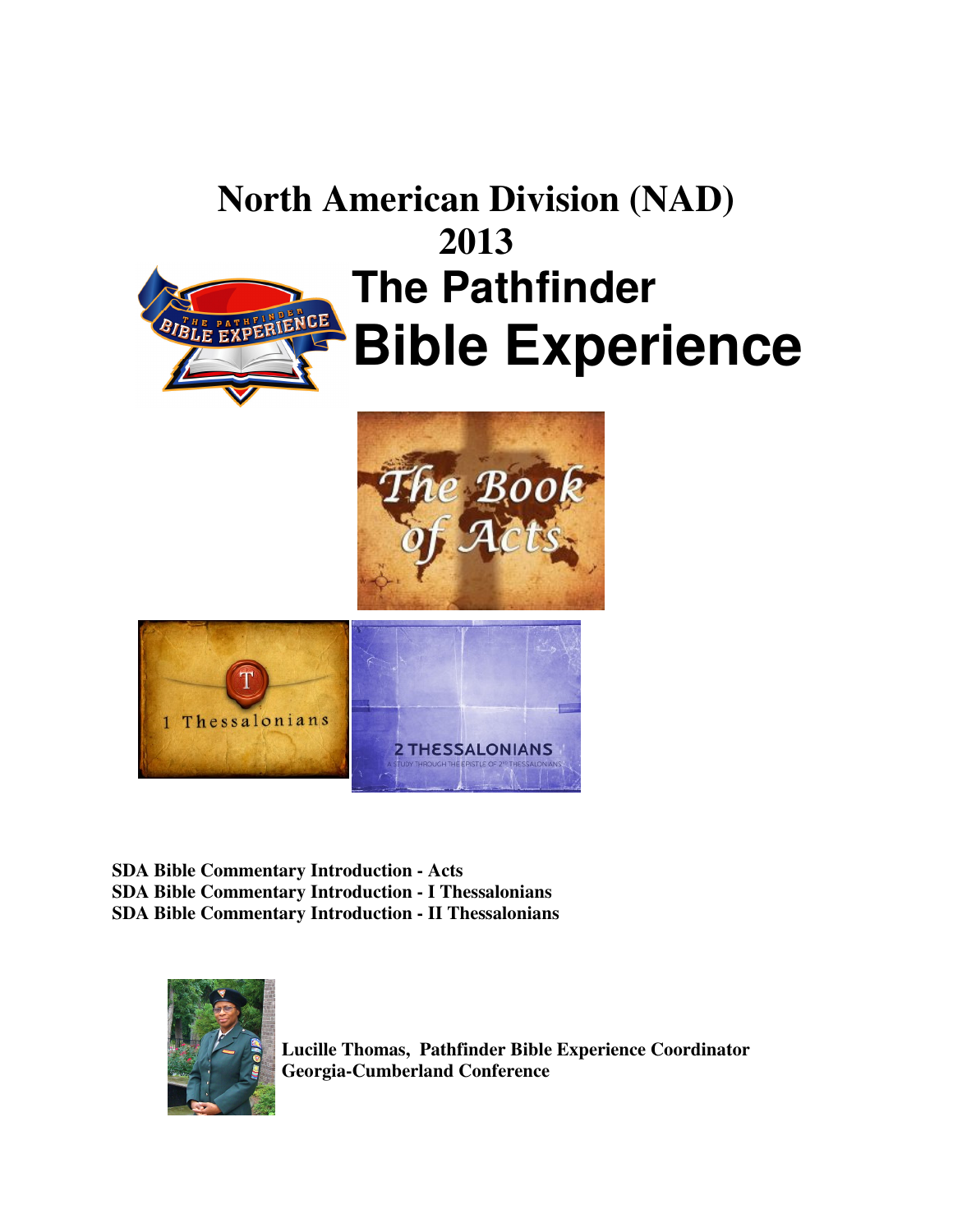

Hello Everyone,

First, I want to welcome you to the North American Division (NAD) Pathfinder Bible Experience (PBE). Georgia Cumberland is very excited to be joining the other Conferences in Southern Union, in this challenging and enriching spiritual exercise!

Next, I want to share information regarding the PBE.

The Pathfinders are tested over the assigned study books as well as the SDA Bible Commentary Introduction to each study book. This year the study books are Acts; First & Second Thessalonians.

At each level, the teams scoring 90% or higher of the highest score at their testing site make 1st place and are invited to go on to the next level. The winning teams are extreme students of the Bible and in most cases memorize chapters and in some cases the entire book(s). Winning teams incorporate the Total Church Involvement approach. This means they have study coaches but also involve the church elders and other members of the local church to assist in making up sample tests, friendly competition against the elders to see who is the better student of the Bible, become involved in worships made up of talks from subject matter from the assigned study book(s). The students may also perform dramas depicting some of the Biblical stories from their assigned study book(s).

## **Details:**

- Each year on the first Sabbath in February, teams of up to six Pathfinders will participate in an area (fellowship, district) Pathfinder Bible Experience.
- Clubs can field as many teams as they have Pathfinders to fill. Those placing in the 1st place category with 90% and higher of the top score earned will advance to conference level on the first Sabbath of March.
- Union level will be held on the last Sabbath in March and the Division level on the third Sabbath in April. The local conference and union may alter the date forward or backward a week according to their unique scheduling needs.
- Practice questions will be available on-line in late November and or early December. During the official Bible Bowl, questions will be asked in both English and Spanish. Most questions will require short answers.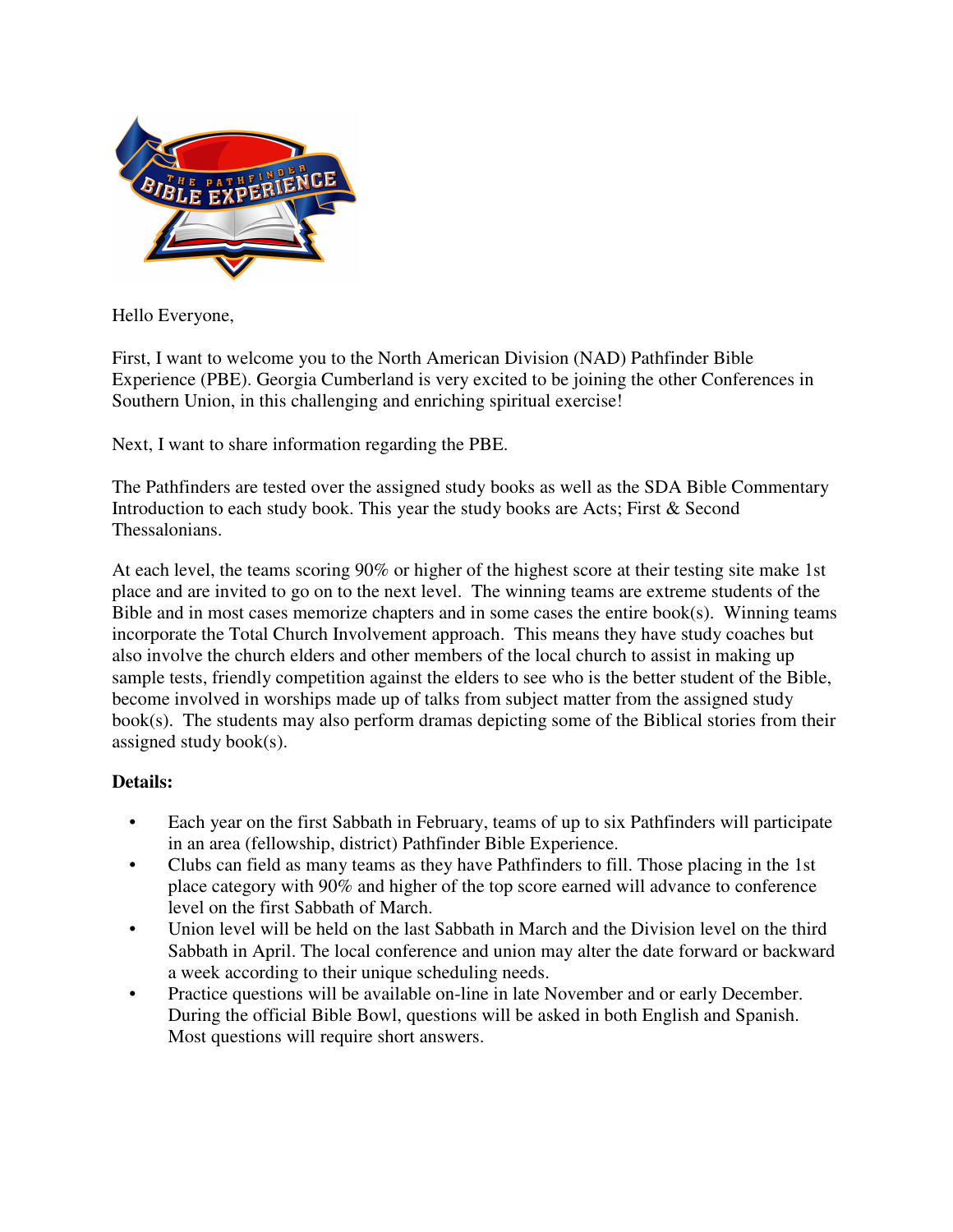### **Instructions:**

1. Don't use punctuation

2. Answer using the phrases and terminology from the Pathfinder Bible, New King James Version

3. Watch the time! You have up to 60 seconds for each question

4. Attempt to use proper spelling, though we have done our best to anticipate common misspellings in our answers database.

- Each participant will receive a PBE Lapel Pin that will denote the place winning and year earned.
- Exciting developments are underway to connect the Pathfinder Bible Experience with the broader church life, Bible study, and revival, reformation and repentance.

Participants are required to complete the Registration form and submit to the PA Pathfinder Resources by December 15th. (Attached) Each club is required complete the "Statement of Integrity" and "Videography Release" Form. (Attached). These forms are brought to the testing site and will be collected by a member of the PBE team as the clubs arrive.

全国

The Area Level PBE exercises will be organized by these coordinators at the regional sites. North Georgia-Lucille Thomas South Georgia- San Lewis North Tennessee-Marlene Derrick South Tennessee-Linda Burke

Other levels will be held following these exercises as follows: Conference Level-Cohutta Springs Union Level-TBD Division Level-Lincoln, Nebraska

Testing Dates: Regional Level, February 2, 2013 Conference Level, March 2, 2013 Union Level, March 30, 2013 (This date subject to change because of the Easter Weekend) Division Level, April 20, 2013

I have registered Georgia-Cumberland for the Regional, Conference and Union Level. The Division Level requires a separate registration; and, will be submitted once I know the teams who are interested in going further.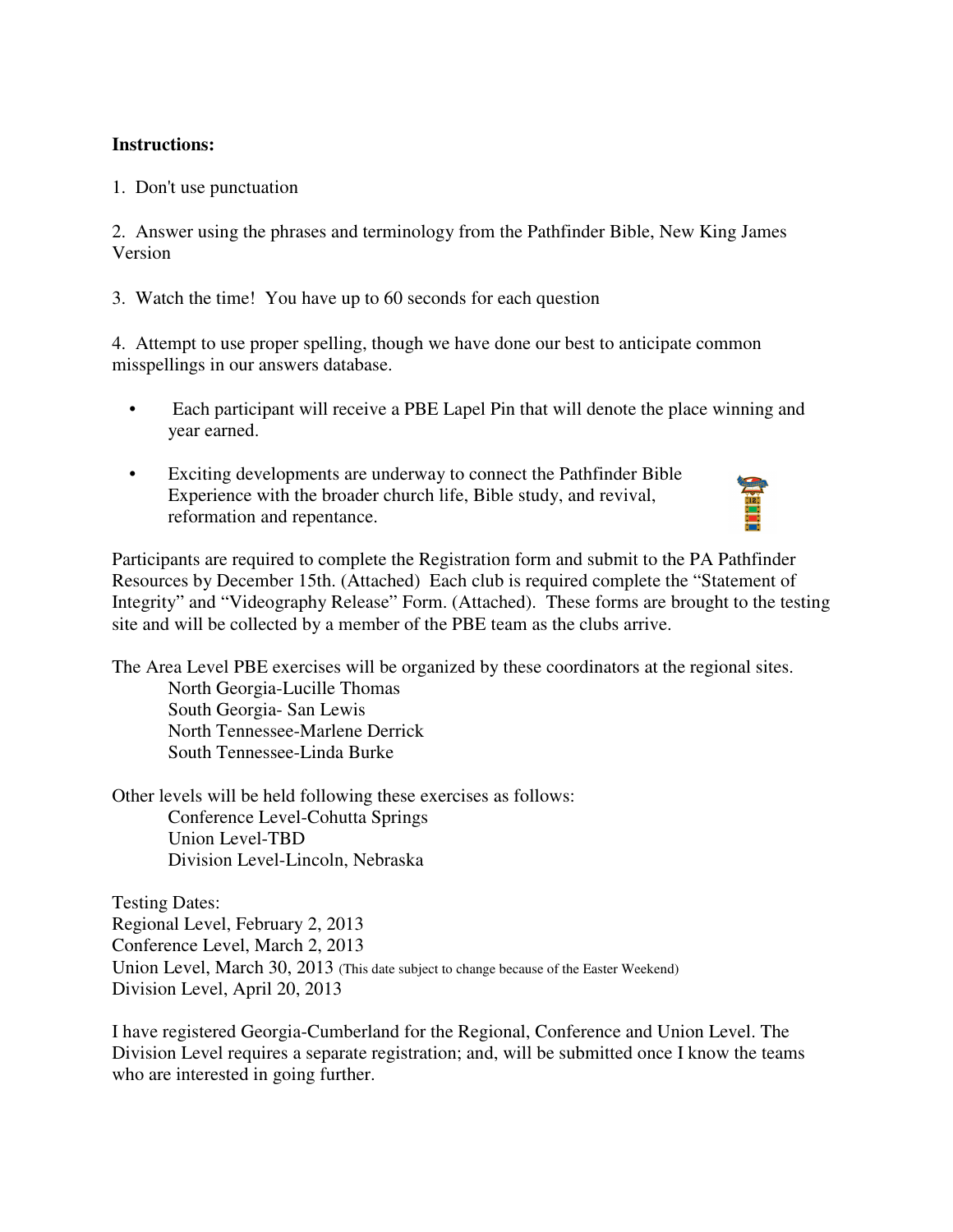Information for PBE can be viewed at the Pathfinder Bible Experience Website http://www.pathfindersonline.org

Note: PBE replaces the Bible Bowl Exercise previously done during our April Camporee.

Looking forward to seeing you all soon. If you have any questions, you can email me at lucillejt5@comcast.net.

God Bless,

Lucille Thomas, Bible Bowl Coordinator Georgia Cumberland Conference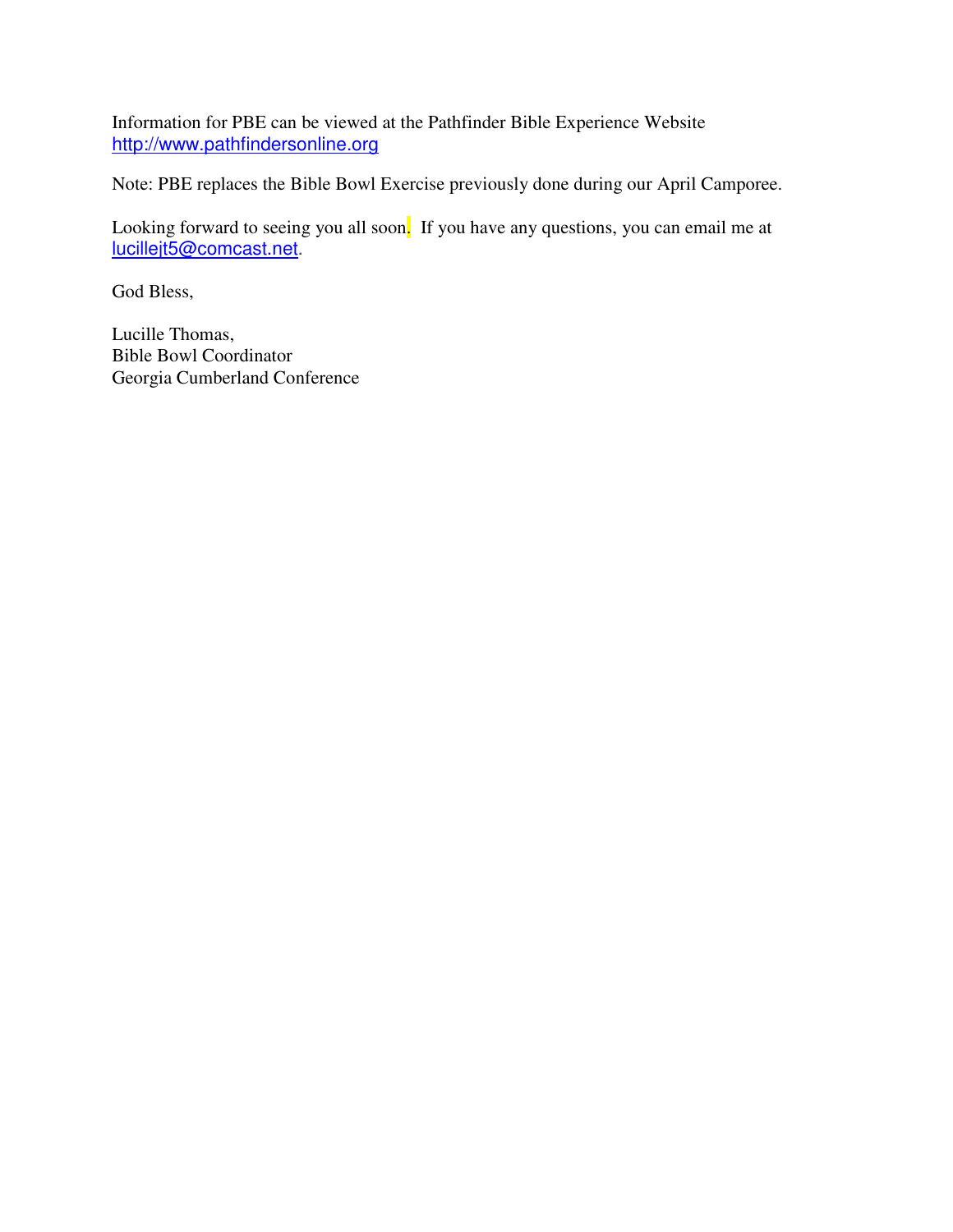#### Pathfinder Bible Experience



#### **Statement of Integrity**

To be used at each of the four levels

This form is to be filled out by each Pathfinder Club participating in each of the four levels of the Pathfinder Bible Experience at the time they sign in on Sabbath afternoon of each level.

\_\_\_\_\_\_\_\_\_\_\_\_\_\_\_\_\_\_\_\_\_\_\_\_\_\_\_\_\_\_\_\_\_\_\_\_\_\_\_\_\_\_\_\_\_\_\_\_\_\_\_\_\_\_\_\_\_\_\_\_\_\_\_\_\_\_\_\_\_\_\_

Club Name:

Club Director/Coach Name: Please circle one of the positions

Because the same questions are used in all areas, conferences, and unions, clubs are to hold the high standard maintained by Pathfinders which would include not contacting clubs from other areas, conferences or unions to find out about the questions being used this year. By signing this form, I certify that all Pathfinders participating from our club have had no contact with or been given any questions that are used in the official Pathfinder Bible Experience Program from inside or outside our area, conference, or union. We count it a privilege to have our Pathfinders participating in this program.

| Signed by: |  |  |
|------------|--|--|
|            |  |  |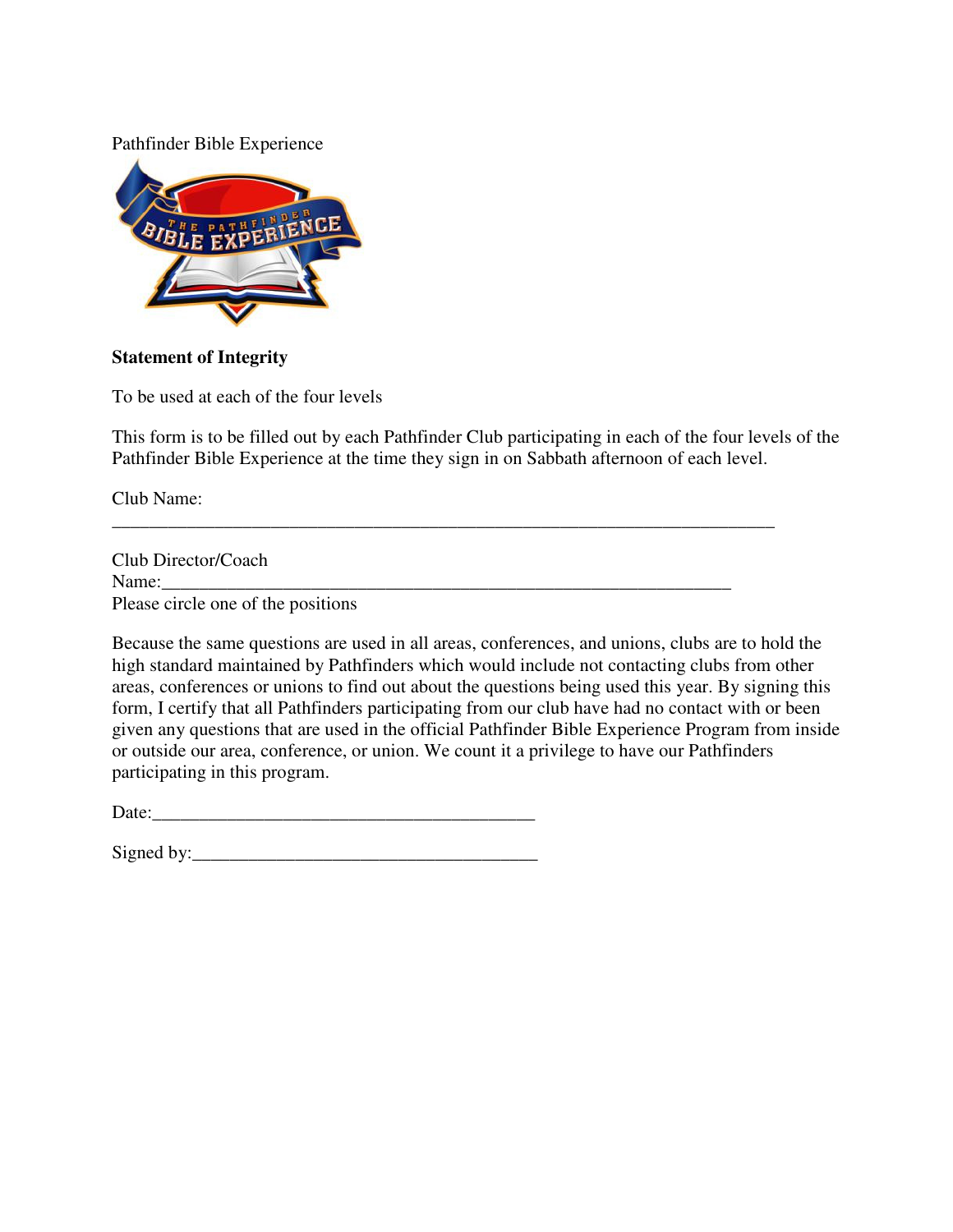

#### **Videography/Photography Release Form**

This letter confirms the agreement between you and the Pathfinder Bible Experience Program regarding your participation in approved Pathfinder Bible Experience activities in which you may be photographed or videotaped (the Property) from time to time.

For valuable consideration received, you hereby irrevocably grant to the Pathfinder Bible Experience Program, perpetually, exclusively, and for all media throughout the world (including print, non-theatrical, home video, CD-ROM, internet and any other electronic medium presently in existence or invented in the future), the right to use and incorporate (alone or together with other materials), in whole or in part, photographs or video footage taken of you as a result of your participation in approved activities of the Pathfinder Bible Experience Program.

You hereby agree that you will not bring or consent to others bringing claim or action against the Pathfinder Bible Experience Program on the grounds that anything contained in the Property, or in the advertising and publicity used in connection herewith, is defamatory, reflects adversely on you, violates any other right whatsoever, including, without limitation, rights of privacy and publicity.

You hereby release the Pathfinder Bible Experience Program, its directors, officers, successors and assigns from and against any and all claims, demands, actions, causes of action, suits, costs, expenses, liabilities and damages whatsoever that you may hereafter have against the Pathfinder Bible Experience Program in connection with the Property.

This agreement shall not obligate the Pathfinder Bible Experience Program to use the Property or to use any of the rights granted hereunder, or to prepare, produce, exhibit, distribute or exploit the Property. The Pathfinder Bible Experience Program shall have the right to assign its rights hereunder, without your consent, in whole or in part, to any person, firm or corporation.

| AGREED TO AND ACCEPTED this | day of                  | 20                              |  |
|-----------------------------|-------------------------|---------------------------------|--|
|                             | Participant's Signature |                                 |  |
|                             |                         | Signature of Parent or Guardian |  |
|                             | <b>Witness</b>          |                                 |  |
|                             | Witness                 |                                 |  |